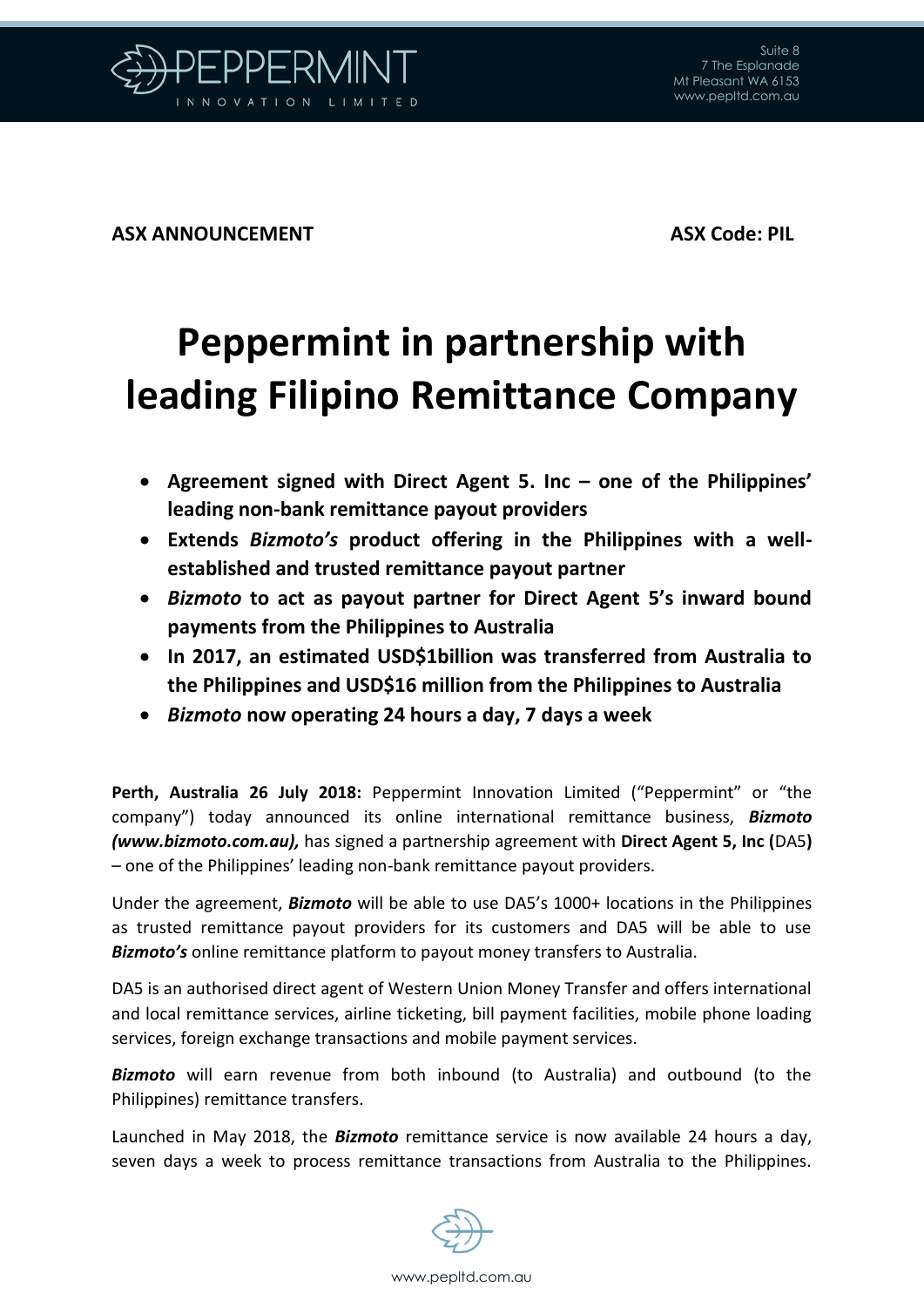

*Bizmoto's* agreement with DA5 enhances this offering and also adds inbound remittance services from the Philippines to Australia to its product offering.

Peppermint is building *Bizmoto* to provide global money remittance services, starting with remittances between Australia and the Philippines. According to World Bank figures released in April 2018\*, Filipinos transferred an estimated USD\$537 million to other countries around the globe in 2017, with an estimated USD\$16 million transferred to Australia. In the same year, Australians remitted an estimated USD\$1 billion to the Philippines.

**Peppermint Innovation Limited Managing Director and CEO Chris Kain said: "**The DA5 deal is significant for our Australian *Bizmoto* remittance business because it extends our product offering to a well-established and trusted payout partner in the Philippines.

"Since it was established in 2006, DA5 now has more than 1000 locations in the Philippines. This provides *Bizmoto* with access to one of the largest non-bank remittance payout provider networks in the Philippines.

"As well as providing *Bizmoto* with exposure to DA5's extensive Filipino network, *Bizmoto* has the added advantage of now acting as DA5's trusted payout partner for inward bound payments from the Philippines to Australia.

"This deal really represents a win-win agreement for *Bizmoto*.

"Furthermore, *Bizmoto* will soon look to provide money transfer services into our next target markets of India and Vietnam.

"Both target markets represent tremendous growth opportunities for *Bizmoto's* international remittance business, with World Bank figures showing Australians transferred more than USD\$3.126 billion into these two markets in 2017."

According to World Bank figures release in April 2018\*, Australians transferred an estimated USD\$1.944 billion into India in 2017 and an estimated USD\$1.182 billion into Vietnam.

DA5 **President and CEO Raymond Babst said: "**DA5 prides itself on adding value to quality customer service and ensuring total customer satisfaction in every transaction.

"We are constantly expanding our partnerships that offer financial technology solutions and our agreement with *Bizmoto* provides DA5 customers with a proven online platform for their inward bound payments to Australia.

"We also look forward to working closely with the *Bizmoto* team to promote its range of services to our extensive business partner and branch network."

**\****The World Bank, Bilateral Remittance Matrix 2017, released in April 2018 (http://www.worldbank.org/en/topic/migrationremittancesdiasporaissues/brief/migration-remittances-data)*